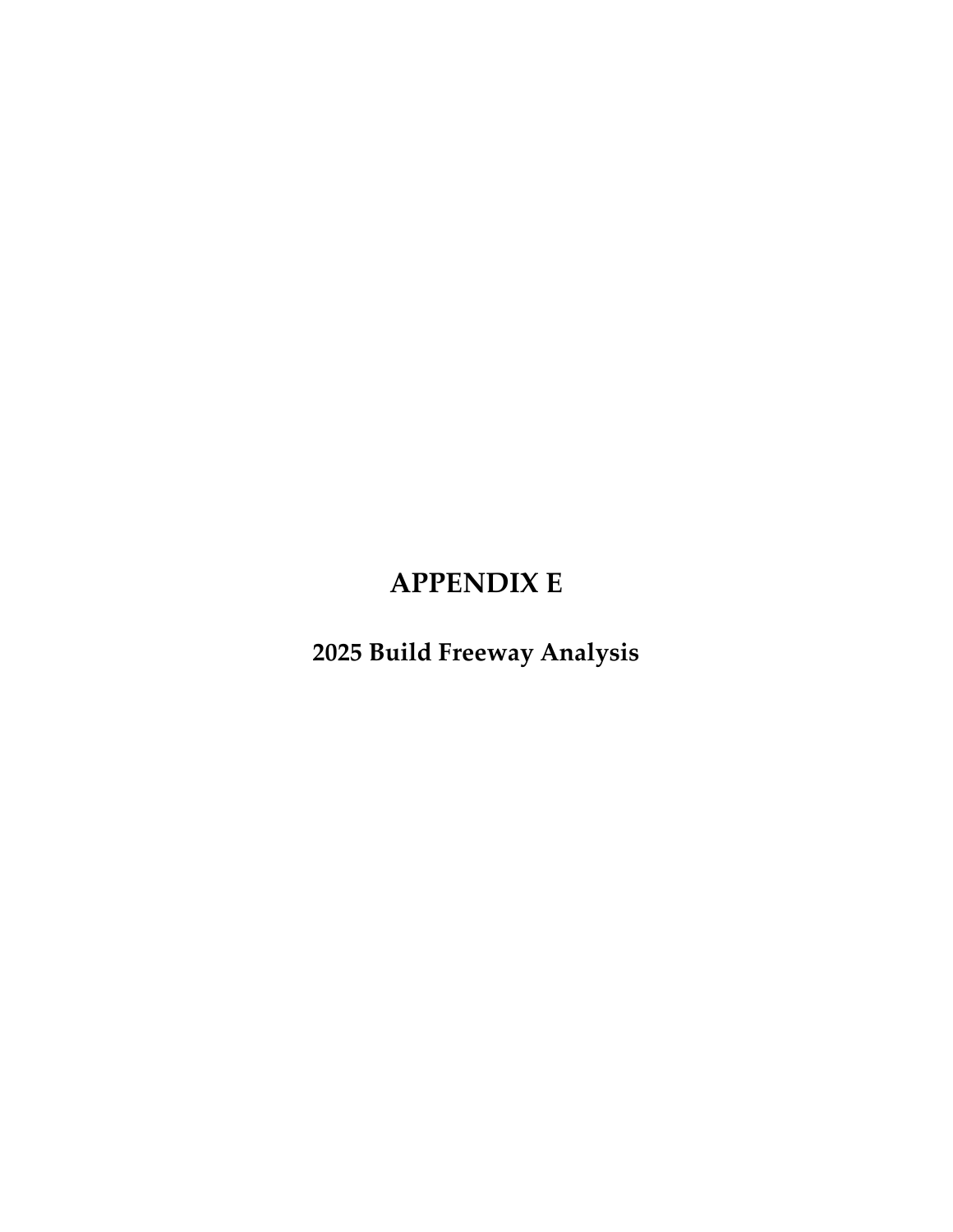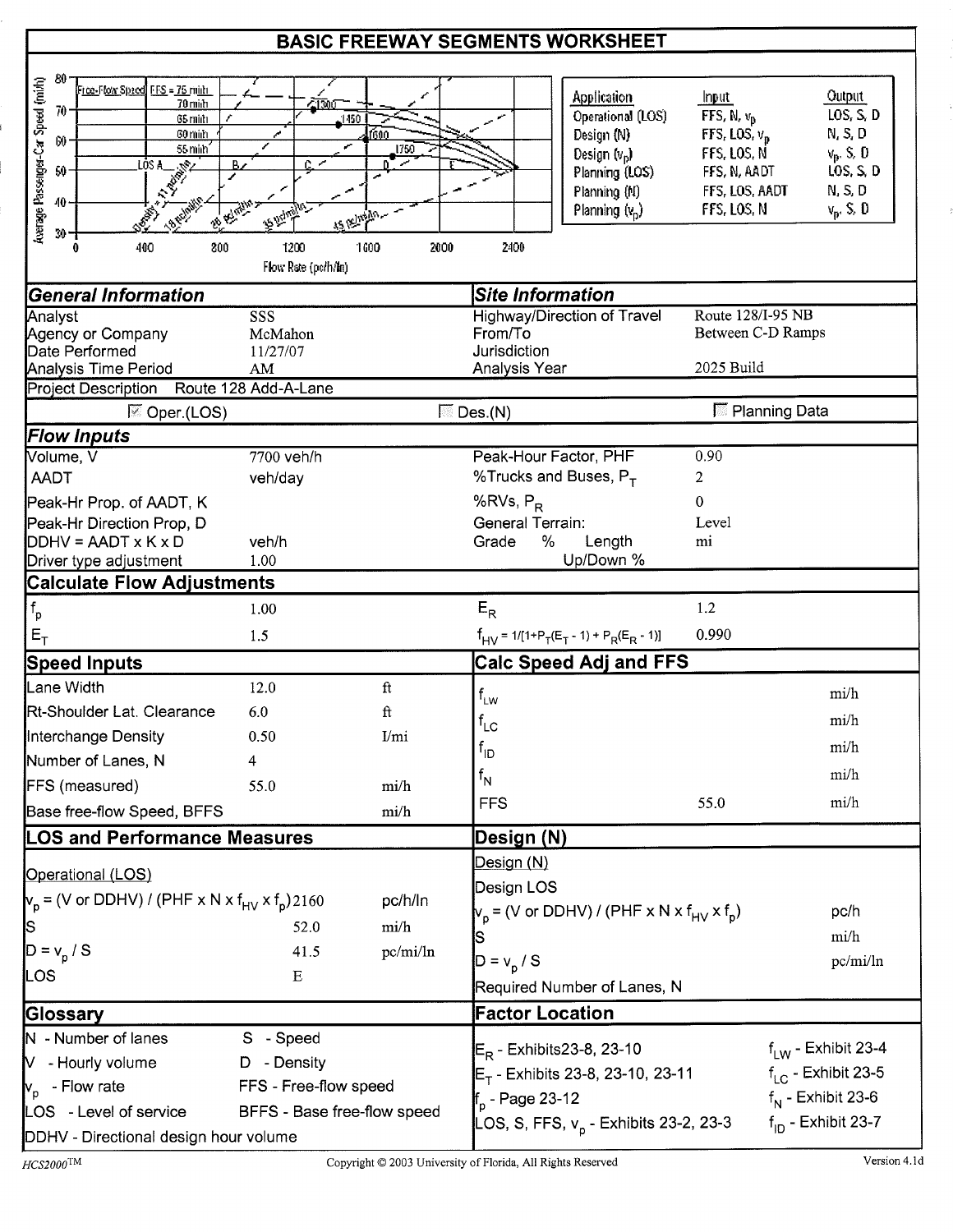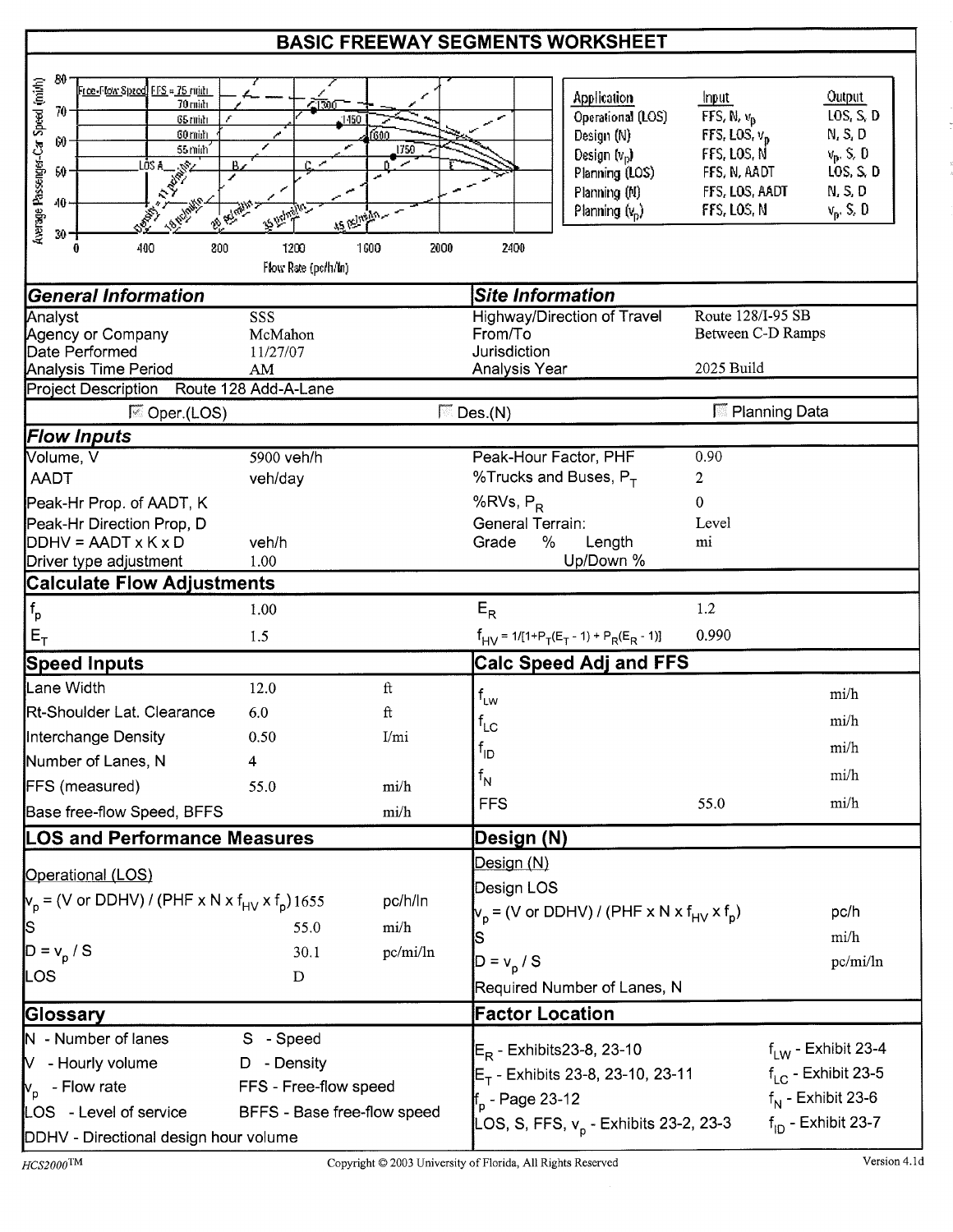| <b>BASIC FREEWAY SEGMENTS WORKSHEET</b>                                        |                             |              |                              |                                                    |                                |                         |
|--------------------------------------------------------------------------------|-----------------------------|--------------|------------------------------|----------------------------------------------------|--------------------------------|-------------------------|
| 80                                                                             |                             |              |                              |                                                    |                                |                         |
| Average Passenger-Car Speed (mi/h)<br>Free-Flow Speed FFS = 75 mith<br>70 mida | 47300                       |              |                              | Application                                        | Input                          | <b>Output</b>           |
| 70<br>65 mith                                                                  | 1450                        |              |                              | Operational (LOS)                                  | FFS, N, v <sub>D</sub>         | LOS, S, D               |
| 60 mith<br>60<br>55 mith                                                       |                             | ſ600<br>1750 |                              | Design (N)                                         | FFS, LOS, $v_{\rm p}$          | N, S, D                 |
| 50                                                                             |                             |              |                              | Design (v <sub>p</sub> )                           | FFS, LOS, N                    | $v_p$ , S, D            |
| uisa<br>  s <sup>igh</sup>                                                     |                             |              |                              | Planning (LOS)<br>Planning (N)                     | FFS, N, AADT<br>FFS, LOS, AADT | LOS, S, D<br>N, S, D    |
| 40<br><b>SEE</b>                                                               |                             |              |                              | Planning (v <sub>p</sub> )                         | FFS, LOS, N                    | $v_p$ , S, D            |
| $30 -$                                                                         |                             | as reinan-   |                              |                                                    |                                |                         |
| 400<br>800                                                                     | 1200<br>Flow Rate (pc/h/ln) | 1600<br>2000 | 2400                         |                                                    |                                |                         |
| <b>General Information</b>                                                     |                             |              | <b>Site Information</b>      |                                                    |                                |                         |
| Analyst                                                                        | SSS                         |              |                              | Highway/Direction of Travel                        | Route 128/I-95 NB              |                         |
| Agency or Company                                                              | McMahon                     |              | From/To                      |                                                    | Highland Ave to Rt 9           |                         |
| Date Performed                                                                 | 11/15/07                    |              | Jurisdiction                 |                                                    |                                |                         |
| Analysis Time Period<br><b>Project Description</b>                             | AM<br>Route 128 Add-A-Lane  |              | Analysis Year                |                                                    | 2025 Build                     |                         |
|                                                                                |                             |              |                              |                                                    |                                |                         |
| <b>▽</b> Oper.(LOS)<br><b>Flow Inputs</b>                                      |                             |              | $\Box$ Des.(N)               |                                                    |                                | $\Box$ Planning Data    |
| Volume, V                                                                      | 8700                        | veh/h        | Peak-Hour Factor, PHF        |                                                    | 0.90                           |                         |
| <b>AADT</b>                                                                    |                             | veh/day      | %Trucks and Buses, $P_T$     |                                                    | 2                              |                         |
| Peak-Hr Prop. of AADT, K                                                       |                             |              | %RVs, P <sub>R</sub>         |                                                    | 0                              |                         |
| Peak-Hr Direction Prop, D                                                      |                             |              | <b>General Terrain:</b>      |                                                    | Level                          |                         |
| $DDHV = AADT \times K \times D$                                                |                             | veh/h        | Grade<br>%                   | Length                                             | mi                             |                         |
| Driver type adjustment                                                         | 1.00                        |              |                              | Up/Down %                                          |                                |                         |
| <b>Calculate Flow Adjustments</b>                                              |                             |              |                              |                                                    |                                |                         |
| $\mathsf{f}_\mathsf{p}$                                                        | 1.00                        |              | $E_R$                        |                                                    | 1.2                            |                         |
| $E_T$                                                                          | 1.5                         |              |                              | $f_{HV} = 1/[1+P_T(E_T - 1) + P_R(E_R - 1)]$       | 0.990                          |                         |
| <b>Speed Inputs</b>                                                            |                             |              |                              | <b>Calc Speed Adj and FFS</b>                      |                                |                         |
| Lane Width                                                                     | 12.0                        | ft           | $f_{LW}$                     |                                                    |                                | mi/h                    |
| Rt-Shoulder Lat. Clearance                                                     | 6.0                         | ft           | $f_{LC}$                     |                                                    |                                | mi/h                    |
| Interchange Density                                                            | 0.50                        | 1/mi         |                              |                                                    |                                |                         |
| Number of Lanes, N                                                             | 5                           |              | <sup>t</sup> ıd              |                                                    |                                | mi/h                    |
| FFS (measured)                                                                 | 55.0                        | mi/h         | $f_{\mathsf{N}}$             |                                                    |                                | mi/h                    |
| Base free-flow Speed, BFFS                                                     |                             | mi/h         | <b>FFS</b>                   |                                                    | 55.0                           | mi/h                    |
| <b>LOS and Performance Measures</b>                                            |                             |              | Design (N)                   |                                                    |                                |                         |
|                                                                                |                             |              | Design (N)                   |                                                    |                                |                         |
| Operational (LOS)                                                              |                             |              | Design LOS                   |                                                    |                                |                         |
| $V_p$ = (V or DDHV) / (PHF x N x f <sub>HV</sub> x                             | 1953                        | pc/h/ln      |                              | $V_p$ = (V or DDHV) / (PHF x N x f <sub>HV</sub> x |                                |                         |
| ${\sf f}_{\sf p}$ )                                                            |                             |              | þ٠                           |                                                    |                                | pc/h                    |
| ls                                                                             | 54.5                        | mi/h         | S                            |                                                    |                                | mi/h                    |
| $D = v_p / S$                                                                  | 35.8                        | pc/mi/ln     | $D = v_p / S$                |                                                    |                                | pc/mi/ln                |
| LOS                                                                            | E                           |              |                              | Required Number of Lanes, N                        |                                |                         |
| Glossary                                                                       |                             |              | <b>Factor Location</b>       |                                                    |                                |                         |
| N - Number of lanes                                                            | S - Speed                   |              |                              |                                                    |                                |                         |
| V - Hourly volume                                                              | D - Density                 |              | $E_R$ - Exhibits 23-8, 23-10 |                                                    |                                | $f_{LW}$ - Exhibit 23-4 |
| v <sub>p</sub> - Flow rate                                                     | FFS - Free-flow speed       |              |                              | $E_T$ - Exhibits 23-8, 23-10, 23-11                |                                | $f_{LC}$ - Exhibit 23-5 |
| LOS - Level of service                                                         | BFFS - Base free-flow speed |              | f <sub>p</sub> - Page 23-12  |                                                    |                                | $f_N$ - Exhibit 23-6    |
| DDHV - Directional design hour volume                                          |                             |              |                              | LOS, S, FFS, v <sub>p</sub> - Exhibits 23-2, 23-3  |                                | $f_{ID}$ - Exhibit 23-7 |
|                                                                                |                             |              |                              |                                                    |                                |                         |

Copyright © 2005 University of Florida, All Rights Reserved **HCS+TM** Version 5.21 Generated: 6/11/2010 9:39 AM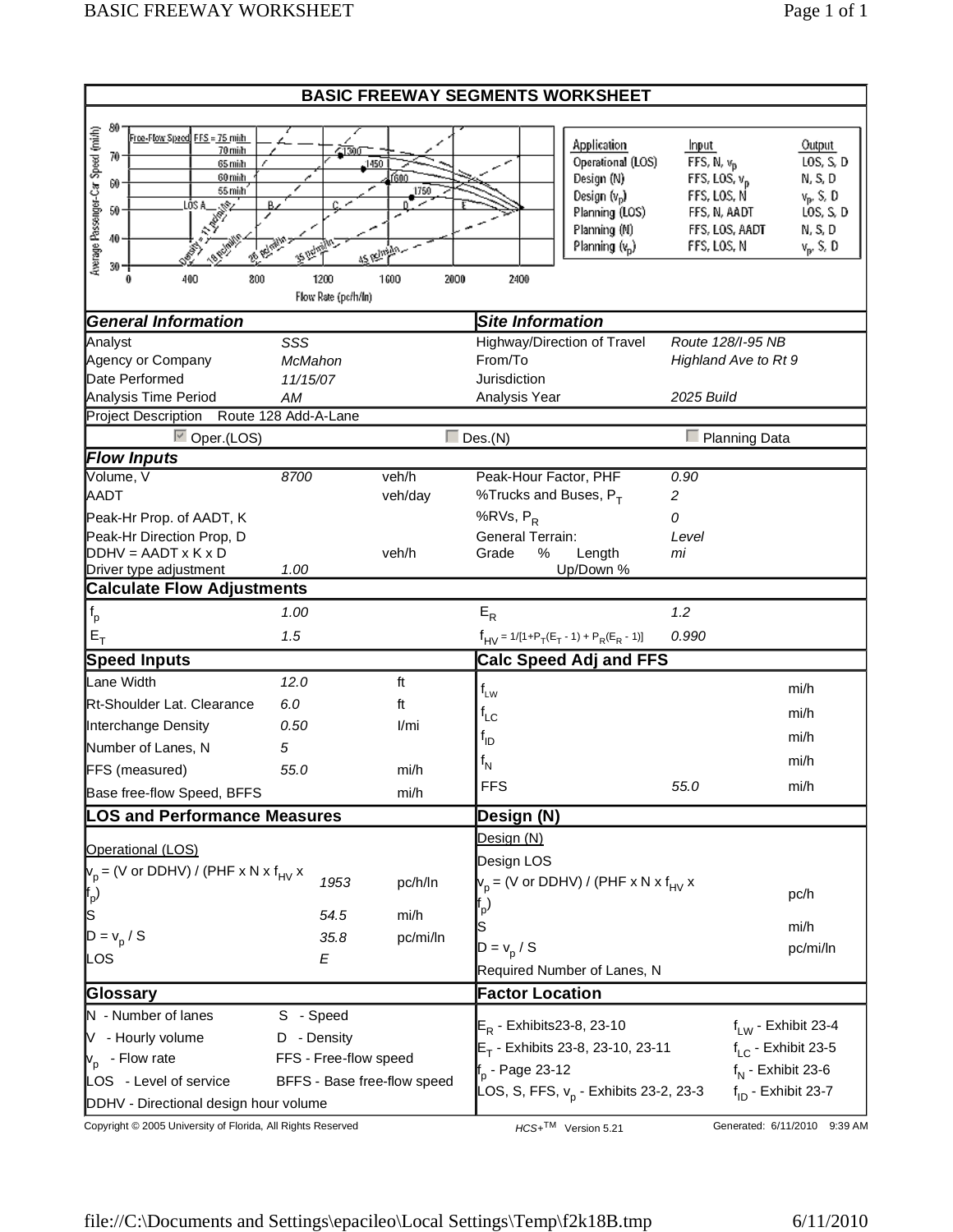| <b>BASIC FREEWAY SEGMENTS WORKSHEET</b>                                                |                             |              |                              |                                                    |                             |                         |  |  |
|----------------------------------------------------------------------------------------|-----------------------------|--------------|------------------------------|----------------------------------------------------|-----------------------------|-------------------------|--|--|
| 80                                                                                     |                             |              |                              |                                                    |                             |                         |  |  |
| Average Passenger-Car Speed (mi/h)<br><u>Free-Flow Speed, FFS = 75 mith</u><br>70 mida | ഹാാന                        |              |                              | Application                                        | <b>Input</b>                | Output                  |  |  |
| 70<br>65 midt                                                                          | 1450                        |              |                              | Operational (LOS)                                  | FFS, N, v <sub>D</sub>      | LOS, S, D               |  |  |
| 60 mith<br>60<br>55 midh                                                               |                             | f600<br>1750 |                              | Design (N)                                         | FFS, LOS, $v_{\rm p}$       | N, S, D                 |  |  |
| 50                                                                                     |                             |              |                              | Design $(v_p)$                                     | FFS, LOS, N<br>FFS, N, AADT | $v_p$ , S, D            |  |  |
| uisa<br>  s <sup>yst</sup><br>  sy                                                     |                             |              |                              | Planning (LOS)<br>Planning (N)                     | FFS, LOS, AADT              | LOS, S, D<br>N, S, D    |  |  |
| 40                                                                                     |                             |              |                              | Planning $(v_p)$                                   | FFS, LOS, N                 | $v_p$ , S, D            |  |  |
| 30 - 1                                                                                 |                             | 35 Reinstein |                              |                                                    |                             |                         |  |  |
| 400<br>800<br>0                                                                        | 1200<br>Flow Rate (pc/h/ln) | 1600<br>2000 | 2400                         |                                                    |                             |                         |  |  |
| <b>General Information</b>                                                             | <b>Site Information</b>     |              |                              |                                                    |                             |                         |  |  |
| Analyst                                                                                | SSS                         |              |                              | Highway/Direction of Travel                        | Route 128/I-95 SB           |                         |  |  |
| Agency or Company                                                                      | McMahon                     |              | From/To                      |                                                    |                             | Highland Ave to Rt 9    |  |  |
| Date Performed                                                                         | 8/9/07                      |              | Jurisdiction                 |                                                    | 2025 Build                  |                         |  |  |
| Analysis Time Period<br>Project Description                                            | AM<br>Route 128 Add-A-Lane  |              | Analysis Year                |                                                    |                             |                         |  |  |
| <b>▽</b> Oper.(LOS)                                                                    |                             |              | $\Box$ Des.(N)               |                                                    |                             | $\Box$ Planning Data    |  |  |
| <b>Flow Inputs</b>                                                                     |                             |              |                              |                                                    |                             |                         |  |  |
| Volume, V                                                                              | 8200                        | veh/h        | Peak-Hour Factor, PHF        |                                                    | 0.90                        |                         |  |  |
| <b>AADT</b>                                                                            |                             | veh/day      | %Trucks and Buses, $P_T$     |                                                    | $\overline{c}$              |                         |  |  |
| Peak-Hr Prop. of AADT, K                                                               |                             |              | % $RVs, P_R$                 |                                                    | 0                           |                         |  |  |
| Peak-Hr Direction Prop, D                                                              |                             |              | <b>General Terrain:</b>      |                                                    | Level                       |                         |  |  |
| $DDHV = AADTXKxD$                                                                      |                             | veh/h        | %<br>Grade                   | Length                                             | mi                          |                         |  |  |
| Driver type adjustment<br><b>Calculate Flow Adjustments</b>                            | 1.00                        |              |                              | Up/Down %                                          |                             |                         |  |  |
|                                                                                        | 1.00                        |              | $E_R$                        |                                                    | 1.2                         |                         |  |  |
| $\mathsf{f}_\mathsf{p}$                                                                |                             |              |                              |                                                    |                             |                         |  |  |
| $E_T$                                                                                  | 1.5                         |              |                              | $f_{HV} = 1/[1+P_T(E_T - 1) + P_R(E_R - 1)]$       | 0.990                       |                         |  |  |
| <b>Speed Inputs</b>                                                                    |                             |              |                              | <b>Calc Speed Adj and FFS</b>                      |                             |                         |  |  |
| Lane Width                                                                             | 12.0                        | ft           | $f_{LW}$                     |                                                    |                             | mi/h                    |  |  |
| Rt-Shoulder Lat. Clearance                                                             | 6.0                         | ft           | $f_{LC}$                     |                                                    |                             | mi/h                    |  |  |
| Interchange Density                                                                    | 0.50                        | I/mi         | $f_{ID}$                     |                                                    |                             | mi/h                    |  |  |
| Number of Lanes, N                                                                     | 5                           |              | $f_N$                        |                                                    |                             | mi/h                    |  |  |
| FFS (measured)                                                                         | 55.0                        | mi/h         |                              |                                                    |                             |                         |  |  |
| Base free-flow Speed, BFFS                                                             |                             | mi/h         | <b>FFS</b>                   |                                                    | 55.0                        | mi/h                    |  |  |
| <b>LOS and Performance Measures</b>                                                    |                             |              | Design (N)                   |                                                    |                             |                         |  |  |
| Operational (LOS)                                                                      |                             |              | Design (N)                   |                                                    |                             |                         |  |  |
| $V_p$ = (V or DDHV) / (PHF x N x f <sub>HV</sub> x                                     |                             |              | Design LOS                   |                                                    |                             |                         |  |  |
|                                                                                        | 1840                        | pc/h/ln      |                              | $V_p$ = (V or DDHV) / (PHF x N x f <sub>HV</sub> x |                             | pc/h                    |  |  |
| $\mathsf{f}_{\mathsf{p}}$<br>S                                                         | 54.9                        | mi/h         | p                            |                                                    |                             |                         |  |  |
| $D = v_p / S$                                                                          | 33.5                        | pc/mi/ln     | S                            |                                                    |                             | mi/h                    |  |  |
|                                                                                        | D                           |              | $D = v_p / S$                |                                                    |                             | pc/mi/ln                |  |  |
| LOS                                                                                    |                             |              |                              | Required Number of Lanes, N                        |                             |                         |  |  |
| Glossary                                                                               |                             |              | <b>Factor Location</b>       |                                                    |                             |                         |  |  |
| N - Number of lanes                                                                    | S - Speed                   |              |                              |                                                    |                             |                         |  |  |
| V - Hourly volume                                                                      | D - Density                 |              | $E_R$ - Exhibits 23-8, 23-10 |                                                    |                             | $f_{LW}$ - Exhibit 23-4 |  |  |
| v <sub>p</sub> - Flow rate                                                             | FFS - Free-flow speed       |              |                              | $E_T$ - Exhibits 23-8, 23-10, 23-11                |                             | $f_{LC}$ - Exhibit 23-5 |  |  |
| LOS - Level of service                                                                 | BFFS - Base free-flow speed |              | f <sub>p</sub> - Page 23-12  |                                                    |                             | $f_N$ - Exhibit 23-6    |  |  |
| DDHV - Directional design hour volume                                                  |                             |              |                              | LOS, S, FFS, v <sub>p</sub> - Exhibits 23-2, 23-3  |                             | $f_{ID}$ - Exhibit 23-7 |  |  |

Copyright © 2005 University of Florida, All Rights Reserved **HCS+TM** Version 5.21 Generated: 6/11/2010 9:40 AM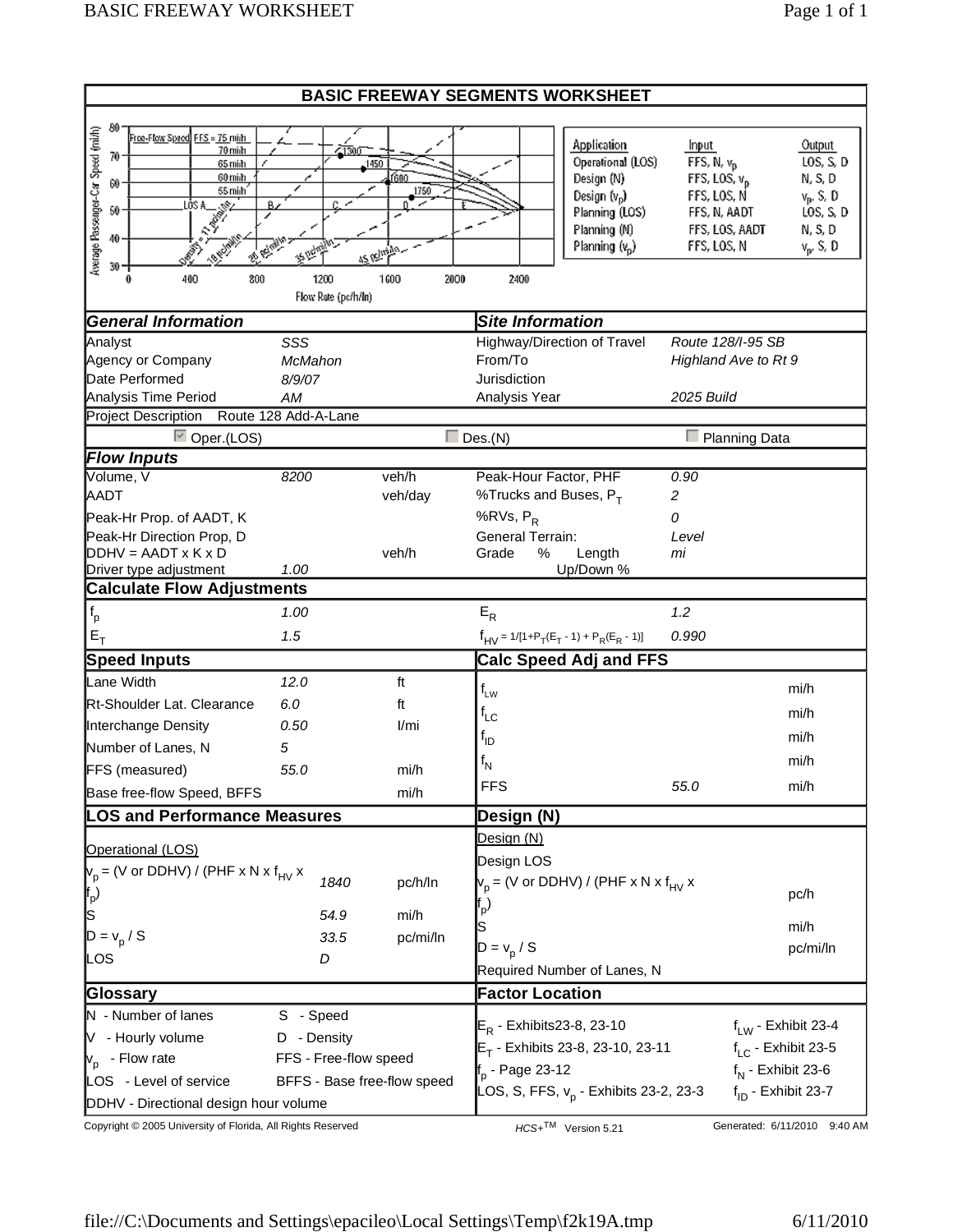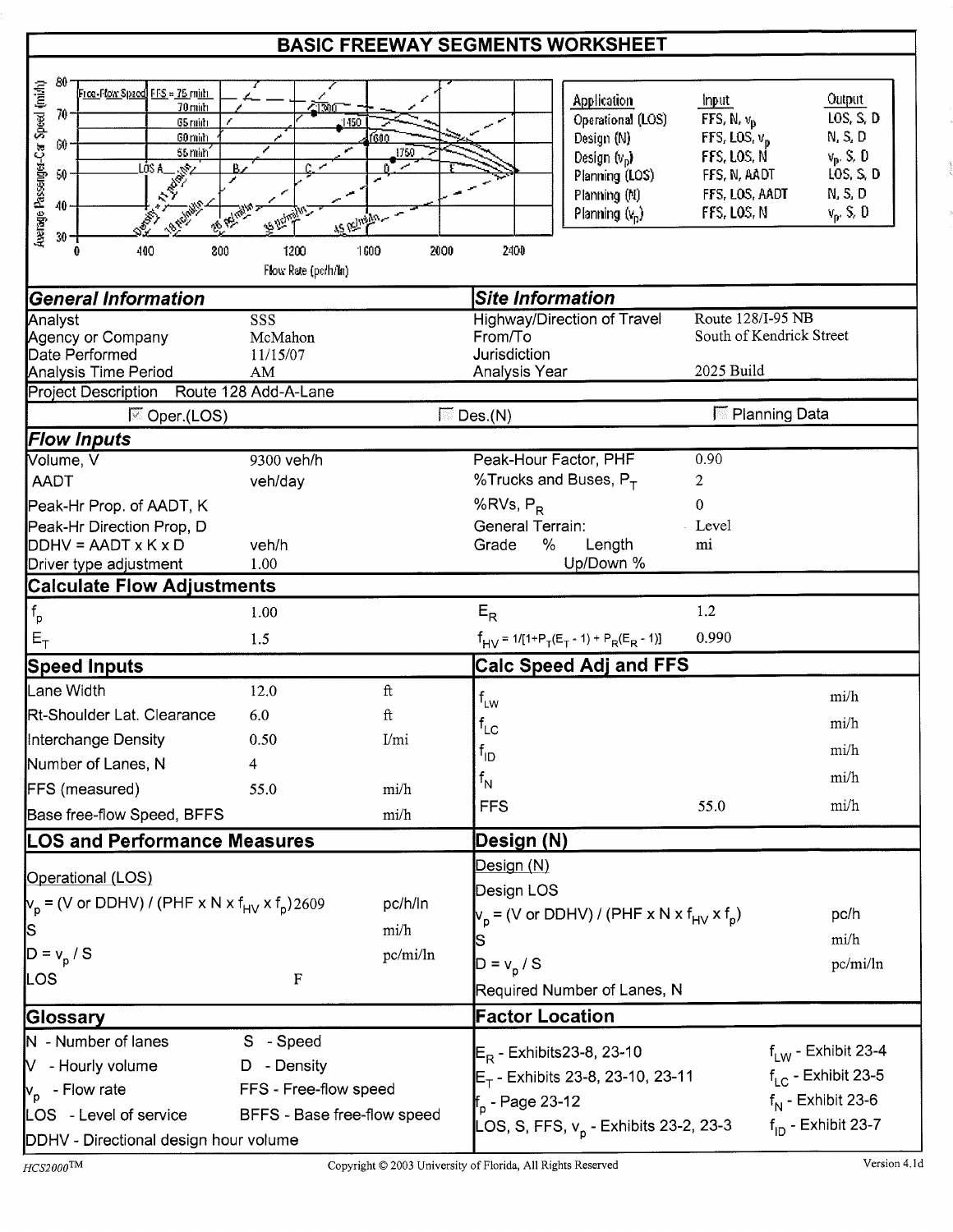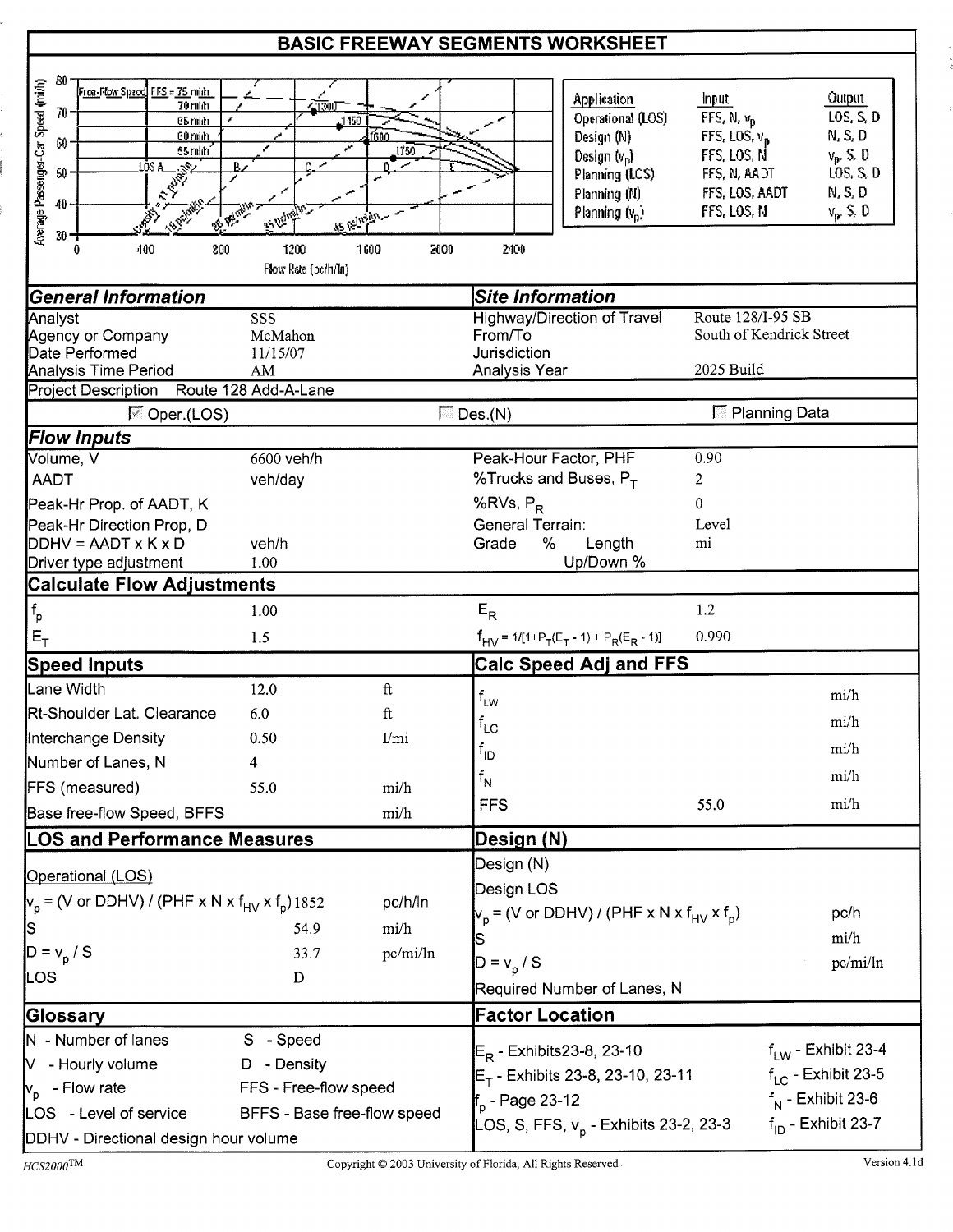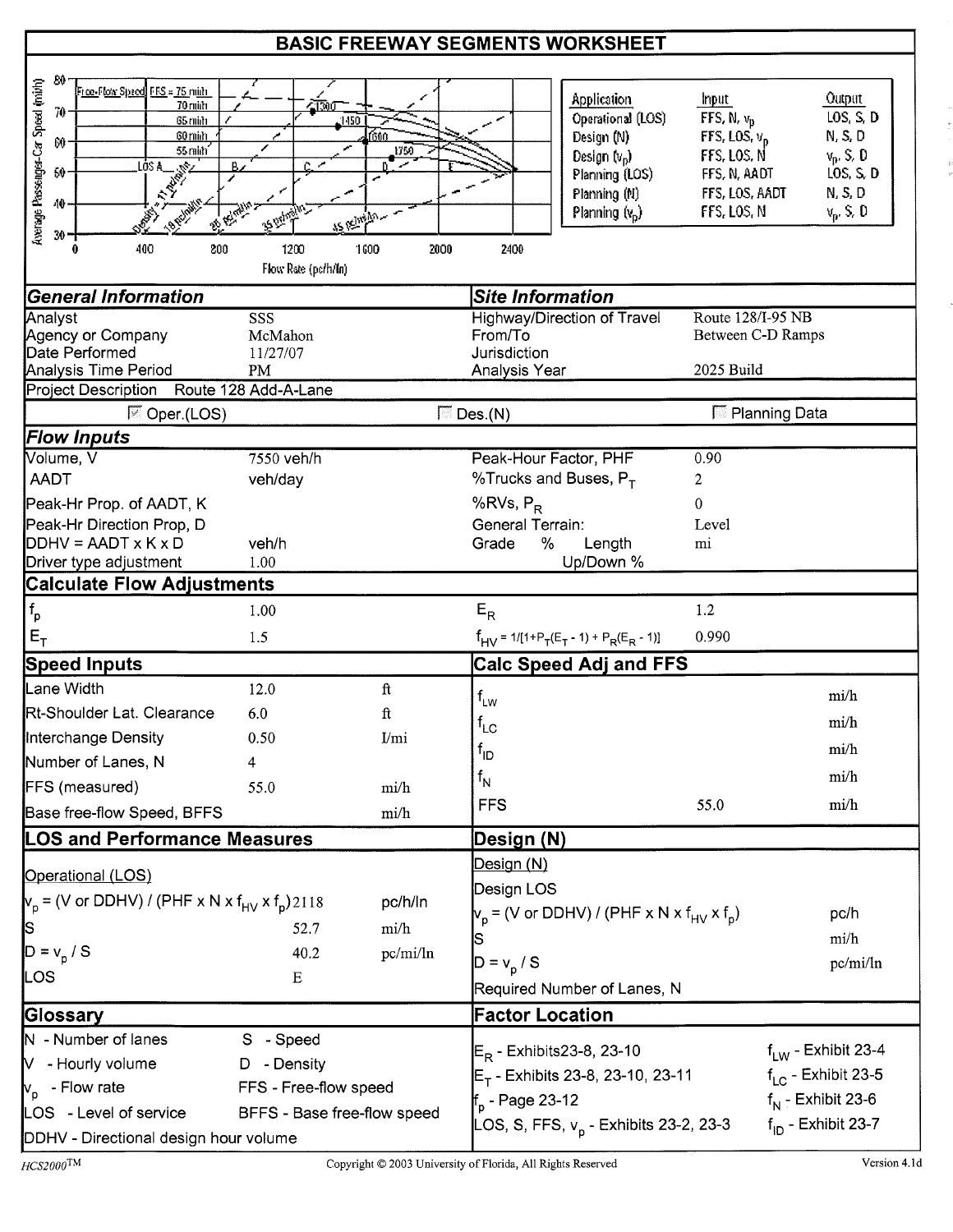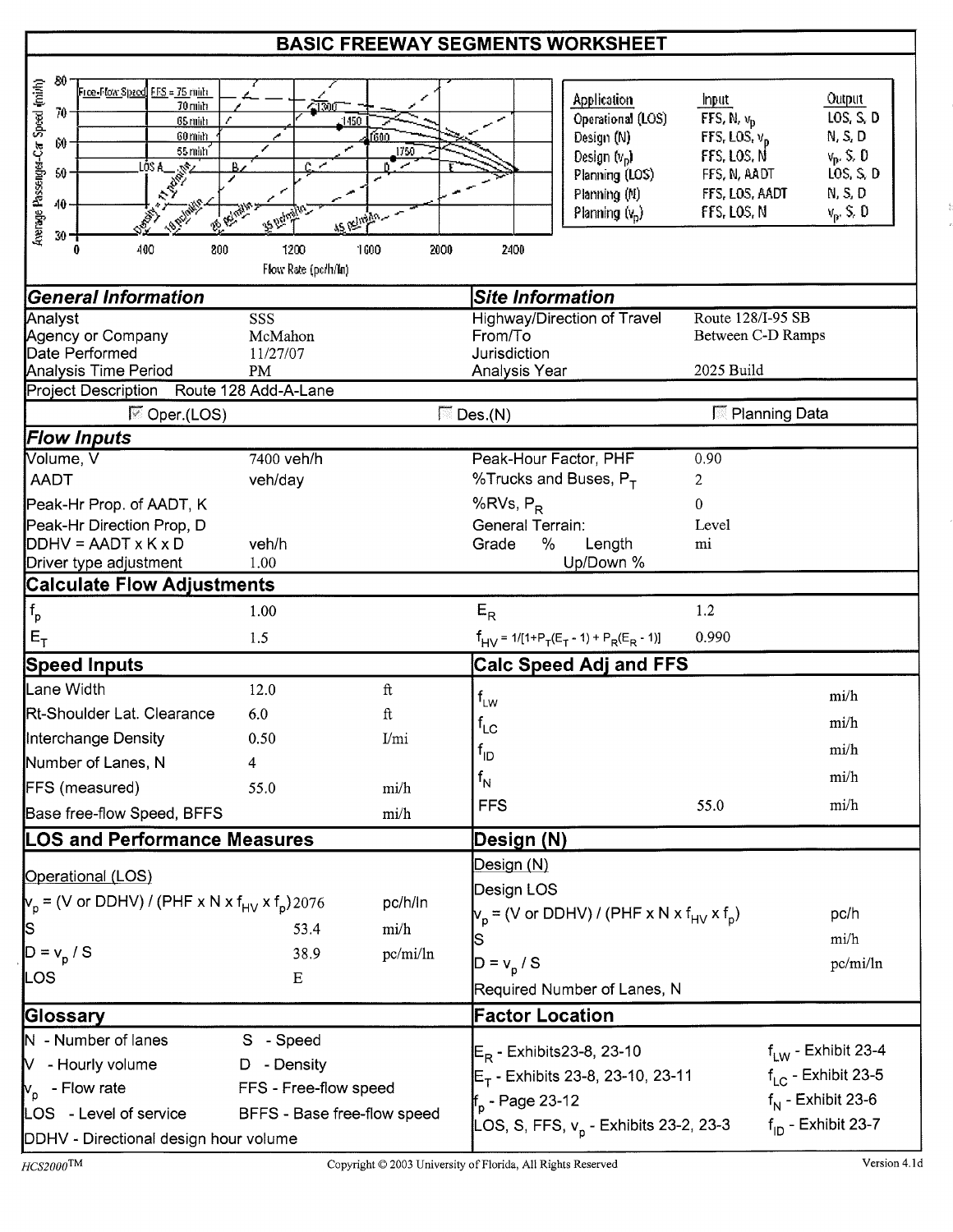| <b>BASIC FREEWAY SEGMENTS WORKSHEET</b>                                                |                             |              |                              |                                                    |                             |                           |  |  |
|----------------------------------------------------------------------------------------|-----------------------------|--------------|------------------------------|----------------------------------------------------|-----------------------------|---------------------------|--|--|
| 80                                                                                     |                             |              |                              |                                                    |                             |                           |  |  |
| Average Passenger-Car Speed (mi/h)<br><u>Free-Flow Speed, FFS = 75 mith</u><br>70 mida | ഹാാന                        |              |                              | Application                                        | <b>Input</b>                | Output                    |  |  |
| 70<br>65 midt                                                                          | 1450                        |              |                              | Operational (LOS)                                  | FFS, N, v <sub>D</sub>      | LOS, S, D                 |  |  |
| 60 mith<br>60<br>55 midh                                                               |                             | f600<br>1750 |                              | Design (N)                                         | FFS, LOS, $v_{\rm p}$       | N, S, D                   |  |  |
| 50                                                                                     |                             |              |                              | Design $(v_p)$<br>Planning (LOS)                   | FFS, LOS, N<br>FFS, N, AADT | $v_p$ , S, D<br>LOS, S, D |  |  |
| uisa<br>  s <sup>yst</sup><br>  sy                                                     |                             |              |                              | Planning (N)                                       | FFS, LOS, AADT              | N, S, D                   |  |  |
| 40                                                                                     |                             |              |                              | Planning $(v_p)$                                   | FFS, LOS, N                 | $v_p$ , S, D              |  |  |
| 30 - 1                                                                                 |                             | 35 Reinstein |                              |                                                    |                             |                           |  |  |
| 400<br>800<br>0                                                                        | 1200<br>Flow Rate (pc/h/ln) | 1600<br>2000 | 2400                         |                                                    |                             |                           |  |  |
| <b>General Information</b>                                                             |                             |              | <b>Site Information</b>      |                                                    |                             |                           |  |  |
| Analyst                                                                                | SSS                         |              |                              | Highway/Direction of Travel                        | Route 128/I-95 NB           |                           |  |  |
| Agency or Company                                                                      | McMahon                     |              | From/To                      |                                                    |                             | Highland Ave to Rt 9      |  |  |
| Date Performed                                                                         | 8/9/07                      |              | Jurisdiction                 |                                                    | 2025 Build                  |                           |  |  |
| Analysis Time Period<br>Project Description                                            | PM<br>Route 128 Add-A-Lane  |              | Analysis Year                |                                                    |                             |                           |  |  |
| <b>▽</b> Oper.(LOS)                                                                    |                             |              | $\Box$ Des.(N)               |                                                    |                             | $\Box$ Planning Data      |  |  |
| <b>Flow Inputs</b>                                                                     |                             |              |                              |                                                    |                             |                           |  |  |
| Volume, V                                                                              | 9250                        | veh/h        | Peak-Hour Factor, PHF        |                                                    | 0.90                        |                           |  |  |
| <b>AADT</b>                                                                            |                             | veh/day      | %Trucks and Buses, $P_T$     |                                                    | $\overline{c}$              |                           |  |  |
| Peak-Hr Prop. of AADT, K                                                               |                             |              | % $RVs, P_R$                 |                                                    | 0                           |                           |  |  |
| Peak-Hr Direction Prop, D                                                              |                             |              | <b>General Terrain:</b>      |                                                    | Level                       |                           |  |  |
| $DDHV = AADTXKxD$                                                                      |                             | veh/h        | %<br>Grade                   | Length                                             | mi                          |                           |  |  |
| Driver type adjustment<br><b>Calculate Flow Adjustments</b>                            | 1.00                        |              |                              | Up/Down %                                          |                             |                           |  |  |
|                                                                                        |                             |              |                              |                                                    |                             |                           |  |  |
| $\mathsf{f}_\mathsf{p}$                                                                | 1.00                        |              | $E_R$                        |                                                    | 1.2                         |                           |  |  |
| $E_T$                                                                                  | 1.5                         |              |                              | $f_{HV} = 1/[1+P_T(E_T - 1) + P_R(E_R - 1)]$       | 0.990                       |                           |  |  |
| <b>Speed Inputs</b>                                                                    |                             |              |                              | <b>Calc Speed Adj and FFS</b>                      |                             |                           |  |  |
| Lane Width                                                                             | 12.0                        | ft           | $f_{LW}$                     |                                                    |                             | mi/h                      |  |  |
| Rt-Shoulder Lat. Clearance                                                             | 6.0                         | ft           | $f_{LC}$                     |                                                    |                             | mi/h                      |  |  |
| Interchange Density                                                                    | 0.50                        | I/mi         | $f_{ID}$                     |                                                    |                             | mi/h                      |  |  |
| Number of Lanes, N                                                                     | 5                           |              |                              |                                                    |                             | mi/h                      |  |  |
| FFS (measured)                                                                         | 55.0                        | mi/h         | $f_N$                        |                                                    |                             |                           |  |  |
| Base free-flow Speed, BFFS                                                             |                             | mi/h         | <b>FFS</b>                   |                                                    | 55.0                        | mi/h                      |  |  |
| <b>LOS and Performance Measures</b>                                                    |                             |              | Design (N)                   |                                                    |                             |                           |  |  |
| Operational (LOS)                                                                      |                             |              | Design (N)                   |                                                    |                             |                           |  |  |
| $V_p$ = (V or DDHV) / (PHF x N x f <sub>HV</sub> x                                     |                             |              | Design LOS                   |                                                    |                             |                           |  |  |
|                                                                                        | 2076                        | pc/h/ln      |                              | $V_p$ = (V or DDHV) / (PHF x N x f <sub>HV</sub> x |                             |                           |  |  |
| $\mathsf{f}_{\mathsf{p}}$                                                              |                             |              | p                            |                                                    |                             | pc/h                      |  |  |
| S                                                                                      | 53.4                        | mi/h         | S                            |                                                    |                             | mi/h                      |  |  |
| $D = v_p / S$                                                                          | 38.9                        | pc/mi/ln     | $D = v_p / S$                |                                                    |                             | pc/mi/ln                  |  |  |
| LOS                                                                                    | E                           |              |                              | Required Number of Lanes, N                        |                             |                           |  |  |
| Glossary                                                                               | <b>Factor Location</b>      |              |                              |                                                    |                             |                           |  |  |
| N - Number of lanes                                                                    | S - Speed                   |              |                              |                                                    |                             |                           |  |  |
| V - Hourly volume                                                                      | D - Density                 |              | $E_R$ - Exhibits 23-8, 23-10 |                                                    |                             | $f_{LW}$ - Exhibit 23-4   |  |  |
| v <sub>p</sub> - Flow rate                                                             | FFS - Free-flow speed       |              |                              | $E_T$ - Exhibits 23-8, 23-10, 23-11                |                             | $f_{LC}$ - Exhibit 23-5   |  |  |
| LOS - Level of service                                                                 | BFFS - Base free-flow speed |              | f <sub>p</sub> - Page 23-12  |                                                    |                             | $f_N$ - Exhibit 23-6      |  |  |
| DDHV - Directional design hour volume                                                  |                             |              |                              | LOS, S, FFS, v <sub>p</sub> - Exhibits 23-2, 23-3  |                             | $f_{ID}$ - Exhibit 23-7   |  |  |
|                                                                                        |                             |              |                              |                                                    |                             |                           |  |  |

Copyright © 2005 University of Florida, All Rights Reserved **HCS+TM** Version 5.21 Generated: 6/11/2010 9:41 AM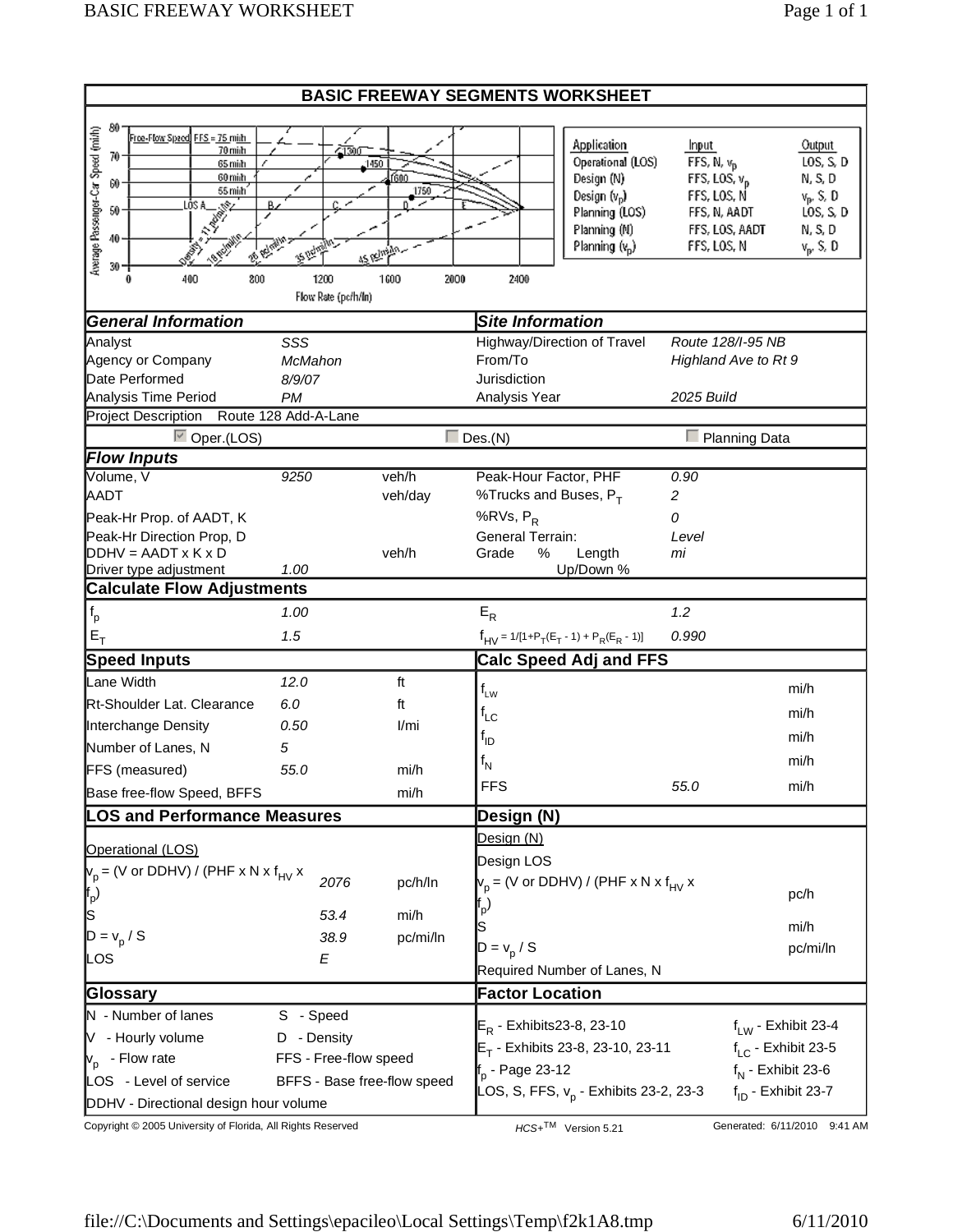| <b>BASIC FREEWAY SEGMENTS WORKSHEET</b>                                        |                                   |              |                               |                                                    |                                |                         |  |
|--------------------------------------------------------------------------------|-----------------------------------|--------------|-------------------------------|----------------------------------------------------|--------------------------------|-------------------------|--|
| 80                                                                             |                                   |              |                               |                                                    |                                |                         |  |
| Average Passenger-Car Speed (mi/h)<br>Free-Flow Speed FFS = 75 mith<br>70 mida | 47300                             |              |                               | Application                                        | Input                          | <b>Output</b>           |  |
| 70<br>65 mith                                                                  | 1450                              |              |                               | Operational (LOS)                                  | FFS, N, v <sub>D</sub>         | LOS, S, D               |  |
| 60 mith<br>60<br>55 mith                                                       |                                   | ſ600<br>1750 |                               | Design (N)                                         | FFS, LOS, $v_{\rm p}$          | N, S, D                 |  |
| 50                                                                             |                                   |              |                               | Design (v <sub>p</sub> )                           | FFS, LOS, N                    | $v_p$ , S, D            |  |
| uisa<br>  s <sup>igh</sup>                                                     |                                   |              |                               | Planning (LOS)<br>Planning (N)                     | FFS, N, AADT<br>FFS, LOS, AADT | LOS, S, D<br>N, S, D    |  |
| 40<br><b>BRUNK</b>                                                             |                                   |              |                               | Planning (v <sub>p</sub> )                         | FFS, LOS, N                    | $v_p$ , S, D            |  |
| $30 -$                                                                         |                                   | as reinan-   |                               |                                                    |                                |                         |  |
| 400<br>800                                                                     | 1200<br>Flow Rate (pc/h/ln)       | 1600<br>2000 | 2400                          |                                                    |                                |                         |  |
| <b>General Information</b>                                                     |                                   |              | <b>Site Information</b>       |                                                    |                                |                         |  |
| Analyst                                                                        | SSS                               |              |                               | Highway/Direction of Travel                        | Route 128/I-95 SB              |                         |  |
| Agency or Company                                                              | McMahon                           |              | From/To                       |                                                    | Highland Ave to Rt 9           |                         |  |
| Date Performed                                                                 | 11/19/07                          |              | Jurisdiction<br>Analysis Year |                                                    | 2025 Build                     |                         |  |
| Analysis Time Period<br><b>Project Description</b>                             | <b>PM</b><br>Route 128 Add-A-Lane |              |                               |                                                    |                                |                         |  |
| <b>▽</b> Oper.(LOS)                                                            |                                   |              | $\Box$ Des.(N)                |                                                    |                                | $\Box$ Planning Data    |  |
| <b>Flow Inputs</b>                                                             |                                   |              |                               |                                                    |                                |                         |  |
| Volume, V                                                                      | 9100                              | veh/h        | Peak-Hour Factor, PHF         |                                                    | 0.90                           |                         |  |
| <b>AADT</b>                                                                    |                                   | veh/day      | %Trucks and Buses, $P_T$      |                                                    | 2                              |                         |  |
| Peak-Hr Prop. of AADT, K                                                       |                                   |              | %RVs, P <sub>R</sub>          |                                                    | 0                              |                         |  |
| Peak-Hr Direction Prop, D                                                      |                                   |              | <b>General Terrain:</b>       |                                                    | Level                          |                         |  |
| $DDHV = AADT \times K \times D$                                                |                                   | veh/h        | Grade<br>%                    | Length                                             | mi                             |                         |  |
| Driver type adjustment<br><b>Calculate Flow Adjustments</b>                    | 1.00                              |              |                               | Up/Down %                                          |                                |                         |  |
|                                                                                |                                   |              |                               |                                                    |                                |                         |  |
| $\mathsf{f}_\mathsf{p}$                                                        | 1.00                              |              | $E_R$                         |                                                    | 1.2                            |                         |  |
| $E_T$                                                                          | 1.5                               |              |                               | $f_{HV} = 1/[1+P_T(E_T - 1) + P_R(E_R - 1)]$       | 0.990                          |                         |  |
| <b>Speed Inputs</b>                                                            |                                   |              |                               | <b>Calc Speed Adj and FFS</b>                      |                                |                         |  |
| Lane Width                                                                     | 12.0                              | ft           | $f_{LW}$                      |                                                    |                                | mi/h                    |  |
| Rt-Shoulder Lat. Clearance                                                     | 6.0                               | ft           | $f_{LC}$                      |                                                    |                                | mi/h                    |  |
| Interchange Density                                                            | 0.50                              | 1/mi         | <sup>t</sup> ıd               |                                                    |                                | mi/h                    |  |
| Number of Lanes, N                                                             | 5                                 |              |                               |                                                    |                                | mi/h                    |  |
| FFS (measured)                                                                 | 55.0                              | mi/h         | $f_{\mathsf{N}}$              |                                                    |                                |                         |  |
| Base free-flow Speed, BFFS                                                     |                                   | mi/h         | <b>FFS</b>                    |                                                    | 55.0                           | mi/h                    |  |
| <b>LOS and Performance Measures</b>                                            |                                   |              | Design (N)                    |                                                    |                                |                         |  |
| Operational (LOS)                                                              |                                   |              | Design (N)                    |                                                    |                                |                         |  |
| $V_p$ = (V or DDHV) / (PHF x N x f <sub>HV</sub> x                             |                                   |              | Design LOS                    |                                                    |                                |                         |  |
|                                                                                | 2042                              | pc/h/ln      |                               | $V_p$ = (V or DDHV) / (PHF x N x f <sub>HV</sub> x |                                |                         |  |
| ${\sf f}_{\sf p}$ )<br>ls                                                      |                                   |              | þ٠                            |                                                    |                                | pc/h                    |  |
|                                                                                | 53.8                              | mi/h         | S                             |                                                    |                                | mi/h                    |  |
| $D = v_p / S$                                                                  | 38.0                              | pc/mi/ln     | $D = v_p / S$                 |                                                    |                                | pc/mi/ln                |  |
| LOS                                                                            | E                                 |              |                               | Required Number of Lanes, N                        |                                |                         |  |
| <b>Factor Location</b><br>Glossary                                             |                                   |              |                               |                                                    |                                |                         |  |
| N - Number of lanes                                                            | S - Speed                         |              |                               |                                                    |                                |                         |  |
| V - Hourly volume                                                              | D - Density                       |              | $E_R$ - Exhibits 23-8, 23-10  |                                                    |                                | $f_{LW}$ - Exhibit 23-4 |  |
| v <sub>p</sub> - Flow rate                                                     | FFS - Free-flow speed             |              |                               | $E_T$ - Exhibits 23-8, 23-10, 23-11                |                                | $f_{LC}$ - Exhibit 23-5 |  |
| LOS - Level of service                                                         | BFFS - Base free-flow speed       |              | f <sub>p</sub> - Page 23-12   |                                                    |                                | $f_N$ - Exhibit 23-6    |  |
| DDHV - Directional design hour volume                                          |                                   |              |                               | LOS, S, FFS, v <sub>p</sub> - Exhibits 23-2, 23-3  |                                | $f_{ID}$ - Exhibit 23-7 |  |
|                                                                                |                                   |              |                               |                                                    |                                |                         |  |

Copyright © 2005 University of Florida, All Rights Reserved **HCS+TM** Version 5.21 Generated: 6/11/2010 9:42 AM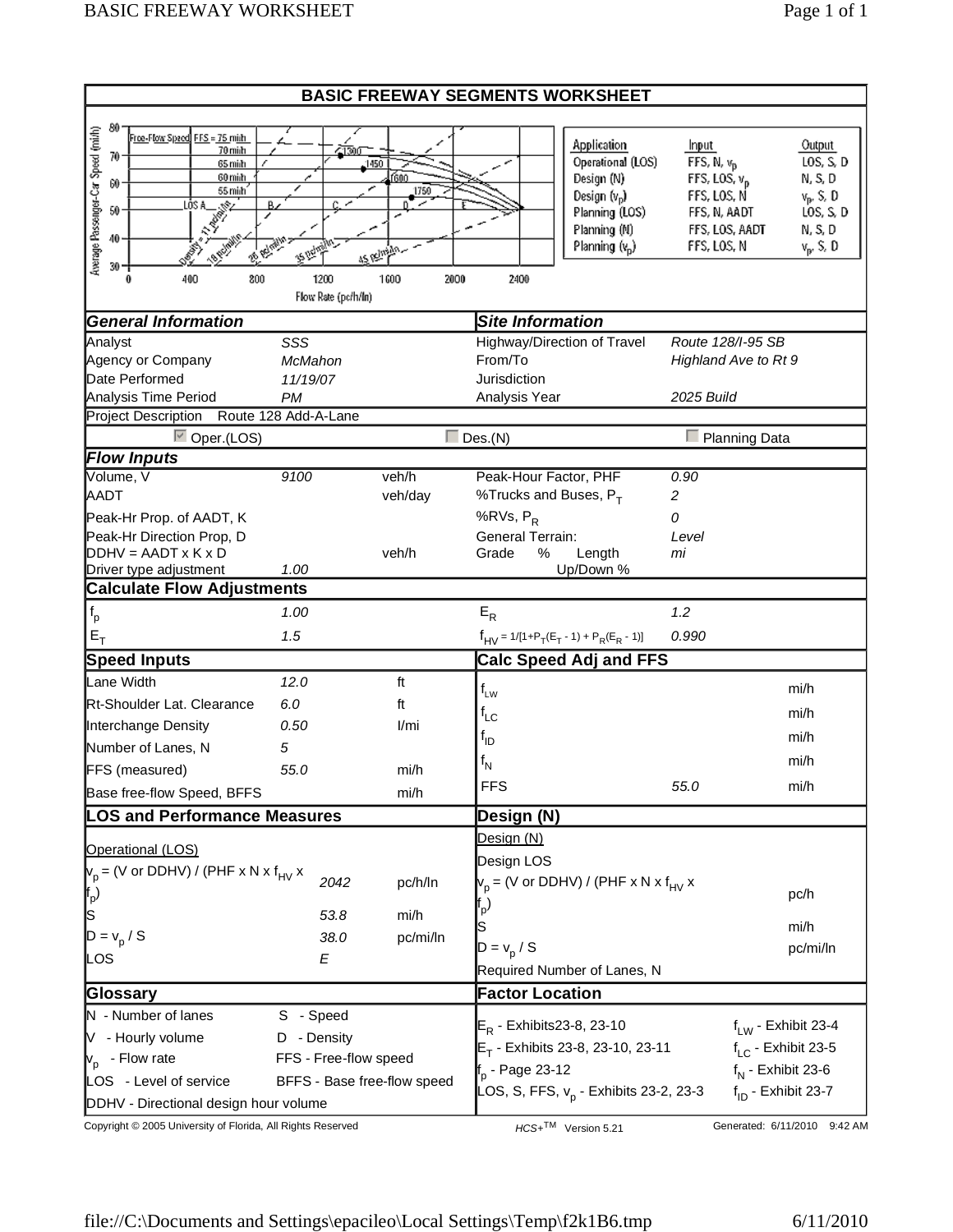| 80<br>Average Passenger-Car Speed (mi/h)<br>Free-Flow Speed FFS = 75 milt<br>70 mith<br>70<br>65 midu<br>60 midt<br>[3]<br>55 milh<br>LÒS A_<br><b>TANKER</b><br>50<br>40<br>30 - 1<br>800<br>400<br>$\mathbf 0$ | $\sqrt{1200}$<br>. 1450<br>مر<br>А.<br><b>CO REGISTS</b><br>15 Achien<br>1200 | f600<br>1750<br>1600<br>2000     | 2400                                                                                                          | Application<br>Operational (LOS)<br>Design (N)<br>Design $(v_p)$<br>Planning (LOS)<br>Planning (N)<br>Planning $(v_n)$ | Input<br>FFS, N, $v_{\rm B}$<br>FFS, LOS, $v_p$<br>FFS, LOS, N<br>FFS, N, AADT<br>FFS, LOS, AADT<br>FFS, LOS, N | <b>Output</b><br>LOS, S, D<br>N, S, D<br>$v_p$ , S, D<br>LOS, S, D<br>N, S, D<br>$v_p$ , S, D                |
|------------------------------------------------------------------------------------------------------------------------------------------------------------------------------------------------------------------|-------------------------------------------------------------------------------|----------------------------------|---------------------------------------------------------------------------------------------------------------|------------------------------------------------------------------------------------------------------------------------|-----------------------------------------------------------------------------------------------------------------|--------------------------------------------------------------------------------------------------------------|
|                                                                                                                                                                                                                  | Flow Rate (po/h/kn)                                                           |                                  |                                                                                                               |                                                                                                                        |                                                                                                                 |                                                                                                              |
| <b>General Information</b>                                                                                                                                                                                       |                                                                               |                                  | Site Information                                                                                              |                                                                                                                        |                                                                                                                 |                                                                                                              |
| Analyst<br>Agency or Company<br>Date Performed<br>Analysis Time Period                                                                                                                                           | SSS<br>McMahon<br>11/15/07<br>PM                                              |                                  | From/To<br>Jurisdiction<br>Analysis Year                                                                      | <b>Highway/Direction of Travel</b>                                                                                     | Route 128/I-95 NB<br>South of Kendrick Street<br>2025 Build                                                     |                                                                                                              |
| <b>Project Description</b>                                                                                                                                                                                       | Route 128 Add-A-Lane                                                          |                                  |                                                                                                               |                                                                                                                        |                                                                                                                 |                                                                                                              |
| <sup>ि</sup> Oper.(LOS)                                                                                                                                                                                          |                                                                               |                                  | $\overline{\mathbb{D}}$ Des.(N)                                                                               |                                                                                                                        | <sup>∭</sup> Planning Data                                                                                      |                                                                                                              |
| <b>Flow Inputs</b><br>Volume, V<br><b>AADT</b><br>Peak-Hr Prop. of AADT, K<br>Peak-Hr Direction Prop, D<br>$DDHV = AADT \times K \times D$                                                                       | 7600 veh/h<br>veh/day<br>veh/h<br>1.00                                        |                                  | Peak-Hour Factor, PHF<br>%Trucks and Buses, $P_T$<br>% $RVs, P_R$<br><b>General Terrain:</b><br>$\%$<br>Grade | Length<br>Up/Down %                                                                                                    | 0.90<br>$\overline{c}$<br>0<br>Level<br>mi                                                                      |                                                                                                              |
| Driver type adjustment<br><b>Calculate Flow Adjustments</b>                                                                                                                                                      |                                                                               |                                  |                                                                                                               |                                                                                                                        |                                                                                                                 |                                                                                                              |
|                                                                                                                                                                                                                  | 1.00                                                                          |                                  | $E_R$                                                                                                         |                                                                                                                        | 1.2                                                                                                             |                                                                                                              |
| $f_{\rm p}$                                                                                                                                                                                                      |                                                                               |                                  |                                                                                                               |                                                                                                                        | 0.990                                                                                                           |                                                                                                              |
| $E_T$                                                                                                                                                                                                            | 1.5                                                                           |                                  |                                                                                                               | $f_{HV}$ = 1/[1+P <sub>T</sub> (E <sub>T</sub> - 1) + P <sub>R</sub> (E <sub>R</sub> - 1)]                             |                                                                                                                 |                                                                                                              |
| <b>Speed Inputs</b>                                                                                                                                                                                              |                                                                               |                                  |                                                                                                               | <b>Calc Speed Adj and FFS</b>                                                                                          |                                                                                                                 |                                                                                                              |
| Lane Width<br>Rt-Shoulder Lat. Clearance<br>Interchange Density                                                                                                                                                  | 12.0<br>6.0<br>0.50                                                           | $_{\rm ft}$<br>$\rm{ft}$<br>I/mi | $f_{LW}$<br>$f_{LC}$                                                                                          |                                                                                                                        |                                                                                                                 | mi/h<br>mi/h                                                                                                 |
| Number of Lanes, N                                                                                                                                                                                               | 4                                                                             |                                  | $f_{ID}$                                                                                                      |                                                                                                                        |                                                                                                                 | mi/h                                                                                                         |
| FFS (measured)                                                                                                                                                                                                   | 55.0                                                                          | mi/h                             | $f_{N}$                                                                                                       |                                                                                                                        |                                                                                                                 | mi/h                                                                                                         |
| Base free-flow Speed, BFFS                                                                                                                                                                                       |                                                                               | mi/h                             | <b>FFS</b>                                                                                                    |                                                                                                                        | 55.0                                                                                                            | mi/h                                                                                                         |
| <b>LOS and Performance Measures</b>                                                                                                                                                                              |                                                                               |                                  | Design (N)                                                                                                    |                                                                                                                        |                                                                                                                 |                                                                                                              |
| Operational (LOS)<br>$V_p$ = (V or DDHV) / (PHF x N x f <sub>HV</sub> x f <sub>p</sub> )2132<br>β<br>$D = v_p / S$                                                                                               | 52.5<br>40.6                                                                  | pc/h/ln<br>mi/h<br>pc/mi/ln      | Design (N)<br>Design LOS<br>$D = v_{p} / S$                                                                   | $v_p$ = (V or DDHV) / (PHF x N x $f_{HV}$ x $f_p$ )                                                                    |                                                                                                                 | pc/h<br>mi/h<br>pc/mi/ln                                                                                     |
| LOS                                                                                                                                                                                                              | Ε                                                                             |                                  |                                                                                                               | Required Number of Lanes, N                                                                                            |                                                                                                                 |                                                                                                              |
| Glossary                                                                                                                                                                                                         |                                                                               |                                  | <b>Factor Location</b>                                                                                        |                                                                                                                        |                                                                                                                 |                                                                                                              |
| N - Number of lanes                                                                                                                                                                                              | S - Speed                                                                     |                                  |                                                                                                               |                                                                                                                        |                                                                                                                 |                                                                                                              |
| $V$ - Hourly volume<br>$v_{\rm p}$ - Flow rate<br>LOS - Level of service<br>DDHV - Directional design hour volume                                                                                                | D - Density<br>FFS - Free-flow speed<br>BFFS - Base free-flow speed           |                                  | $E_R$ - Exhibits 23-8, 23-10<br>$f_{\rm p}$ - Page 23-12                                                      | $E_T$ - Exhibits 23-8, 23-10, 23-11<br>LOS, S, FFS, v <sub>p</sub> - Exhibits 23-2, 23-3                               |                                                                                                                 | $f_{\text{IW}}$ - Exhibit 23-4<br>$f_{LC}$ - Exhibit 23-5<br>$f_N$ - Exhibit 23-6<br>$f_{ID}$ - Exhibit 23-7 |